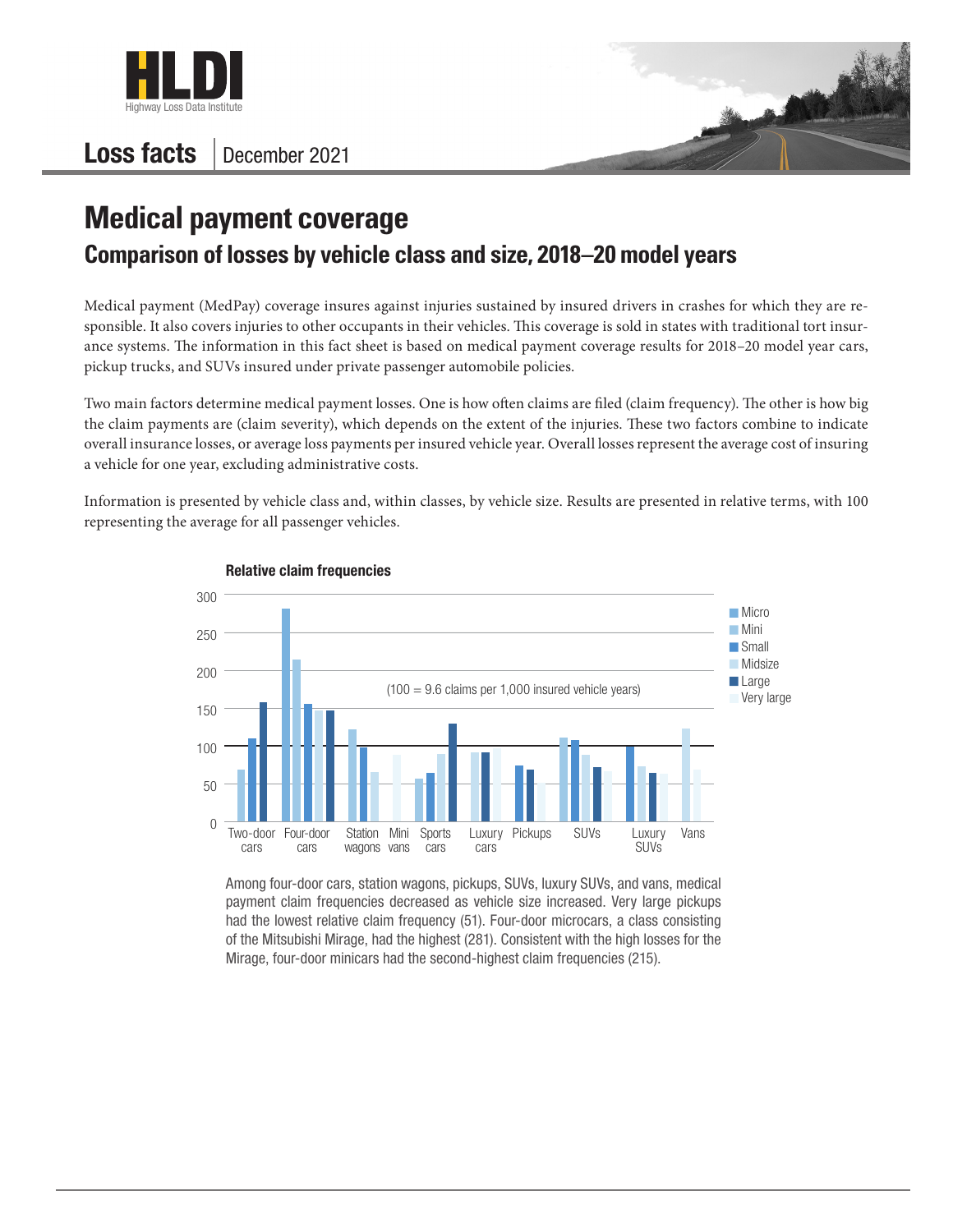

Unlike claim frequency, claim severity tended to increase with vehicle size, though not uniformly. This may reflect a higher likelihood of there being more passengers in larger vehicles, thereby increasing the number of potential claimants when crashes occur. Small two-door cars had the lowest relative claim severity (82). Small sports cars (182) had the highest.



Relative overall losses

MedPay overall losses were highest (238) for four-door microcars, a class consisting of the Mitsubishi Mirage. Consistent with the high losses for the Mirage, four-door minicars had the second-highest overall losses (183). Very large pickups had the lowest overall losses (58). Two-door minicars had the second-lowest losses (61).